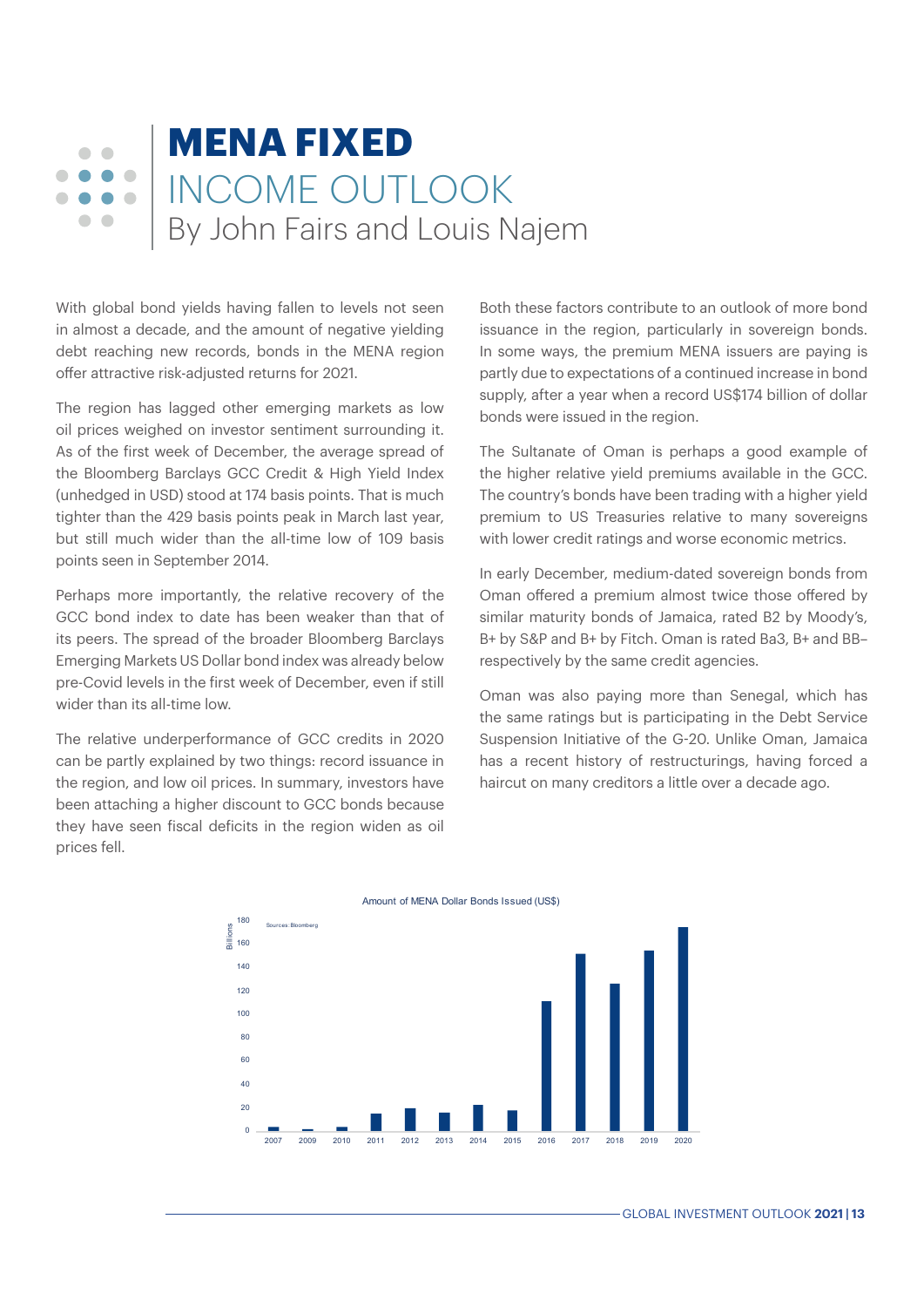The outlook, however, continues to change. Oil prices had stabilized by December and rating agencies are forecasting slightly higher average prices in 2021. Many of the oil-producing countries in the region have also implemented a number of new revenuegenerating measures, from new taxes in Oman, to a tripling in VAT in Saudi Arabia.

Riyadh, for instance, has shown its commitment to maintaining its high credit rating and improving its fiscal balances. In November, after Fitch Ratings put the country's A credit rating under a negative outlook, the Kingdom of Saudi Arabia indicated they would pare back their bond issuance plans, despite expectations of a continuing fiscal gap.

The pandemic also served as a good reminder to global investors that many of the corporate issuers in the MENA region are government-linked and should receive support in times of need. This has made the evaluation of investing in corporate bonds in the region more attractive, as many of the credits here may be viewed as government-related debt with a yield premium.

Meanwhile, many of the GCC countries were able to reopen their economies faster than other emerging markets, having succeeded early in controlling the spread of the Covid-19 virus.

Most economies in the region have not contracted meaningfully during 2020. Saudi Arabia, the biggest economy in the region, is a good benchmark against which to measure the economic effects of the coronavirus pandemic in other countries in the region.

The Saudi economy grew 1.2% in the third quarter, compared to the previous quarter, although it still shrank by 4.9% between the first and third quarters, according to the Kingdom's statistics authority. While the rebound comes off a low base, it was the fastest growth for the country since early 2018.

While the authorities did not link that rebound to oil, the average price of a barrel of Brent crude in the third quarter was US\$43.31, 30.3% higher than in the second quarter. The dual effect of higher oil prices and a lower base could mean accelerated headline GDP growth in the MENA region next year.

The crisis also prompted some major policy changes in the region, which are likely to accelerate growth in the non-oil sectors of the GCC next year. The UAE, for instance, introduced the ability of foreigners to fully-own onshore companies, and changed its laws to make retirement in the country more attractive for expatriates. These, along with a host of other initiatives to open up and modernize the local economy, are likely to pay dividends in the form of higher growth this year, and could make the UAE one of the favourite destinations for global EM bond investors.

Furthermore, countries in the region have made significant progress in terms of ensuring peace and stability, with the UAE and Bahrain establishing diplomatic relations with Israel.